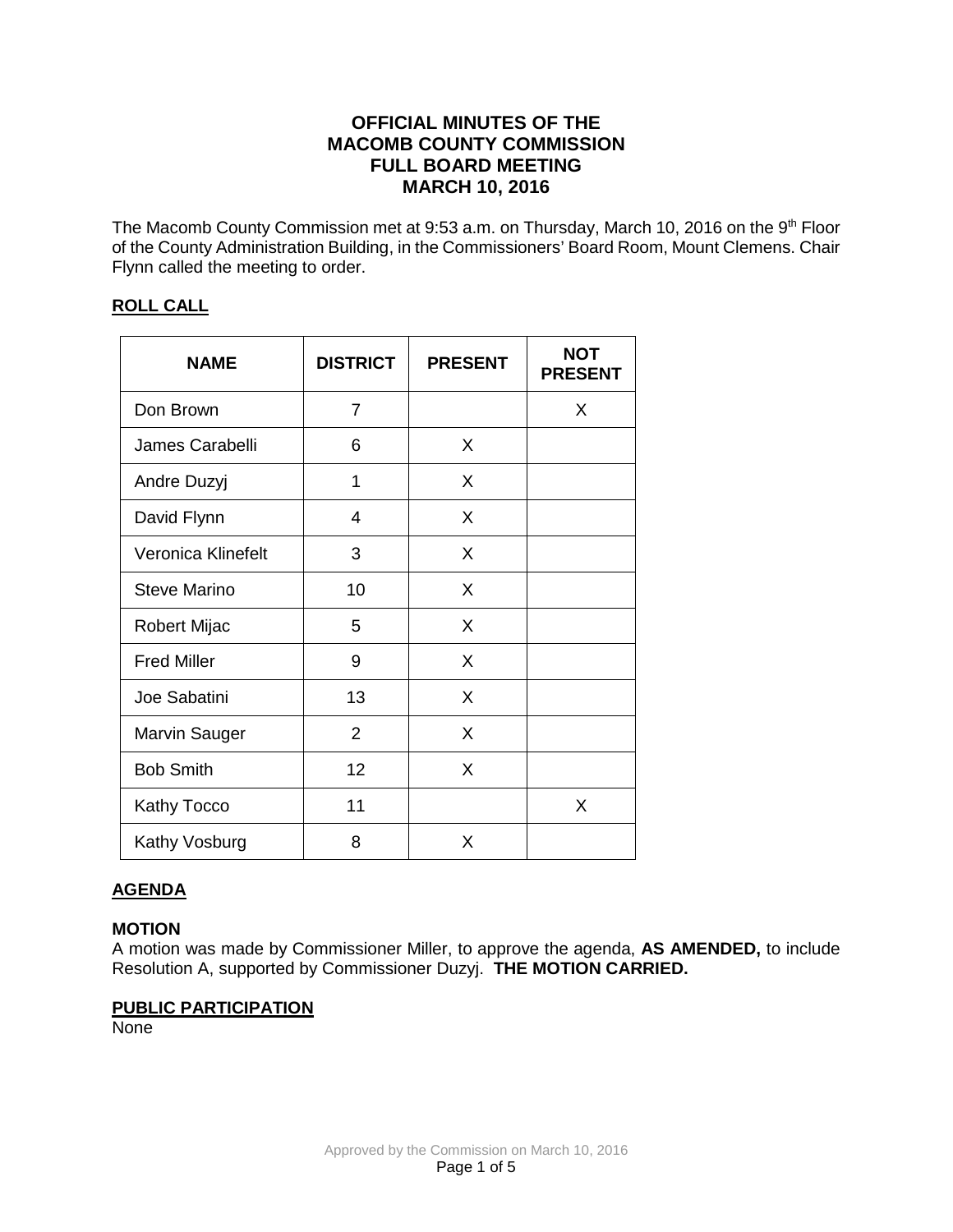## **CORRESPONDENCE FROM EXECUTIVE**

a) RE: Martha T. Berry Medical Care Facility, March 3, 2016

#### **MOTION**

**R16-031** A motion was made by Commissioner Marino, to receive and file, supported by Commissioner Klinefelt. **THE MOTION CARRIED.**

#### **GOVERNMENT OPERATIONS COMMITTEE MEETING – March 8, 2016** No report.

**JUSTICE AND PUBLIC SAFETY COMMITTEE MEETING – March 9, 2016** No report.

### **HEALTH AND HUMAN SERVICES COMMITTEE MEETING – March 9, 2016** No report.

#### **FINANCE COMMITTEE MEETING – March 10, 2016**

The reading of the recommendations from the Finance Committee was waived and a motion was made by Chair Miller, supported by Vice-Chair Brown, to adopt the committee recommendations.

Commissioner Marino asked to separate Item #8. There were no objections.

- **R16-032** Approve the Macomb County Monumentation Agreement with Great Lakes Geomatics, LLC in the amount of \$46,515 for Remonumentation Grant Year 2016; further, a copy of this Board of Commissioners' action is directed to be delivered forthwith to the Office of the County Executive.
- **R16-033** Authorize the Clerk/Register of Deeds to renew the Jury Management System contract with Courthouse Technologies, Ltd. at a cost of \$159,129 through December 31, 2017 and an annual cost for years 2018-2021 of \$115,475; funds are available in the Jury Room budget 10116601; further, a copy of this Board of Commissioners' action is directed to be delivered forthwith to the Office of the County Executive.
- **R16-034** Approve the settlement agreement concerning the case of John P. Greiner, Jr. v County of Macomb, et al; further, a copy of this Board of Commissioners' action is directed to be delivered forthwith to the Office of the County Executive.
- **R16-035** Authorize the increase in the FY2016 budgeted revenues and expenditures of the Circuit Court Fiscal Budget in the amount of \$29,500 to account for the amount awarded by the  $20<sup>th</sup>$  Circuit Court (to be part of the Multi-Jurisdictional Juvenile Justice Data Sharing Project), which was not included in the FY2016 budget adopted by the Board of Commissioners in September, 2015; further, this budget action addresses budgetary issues only. It does not constitute the Commission's approval of any County contract. If a contract requires Commission approval under the County's Contracting Policy or the County's Procurement Ordinance, such approval must be sought separately; further, a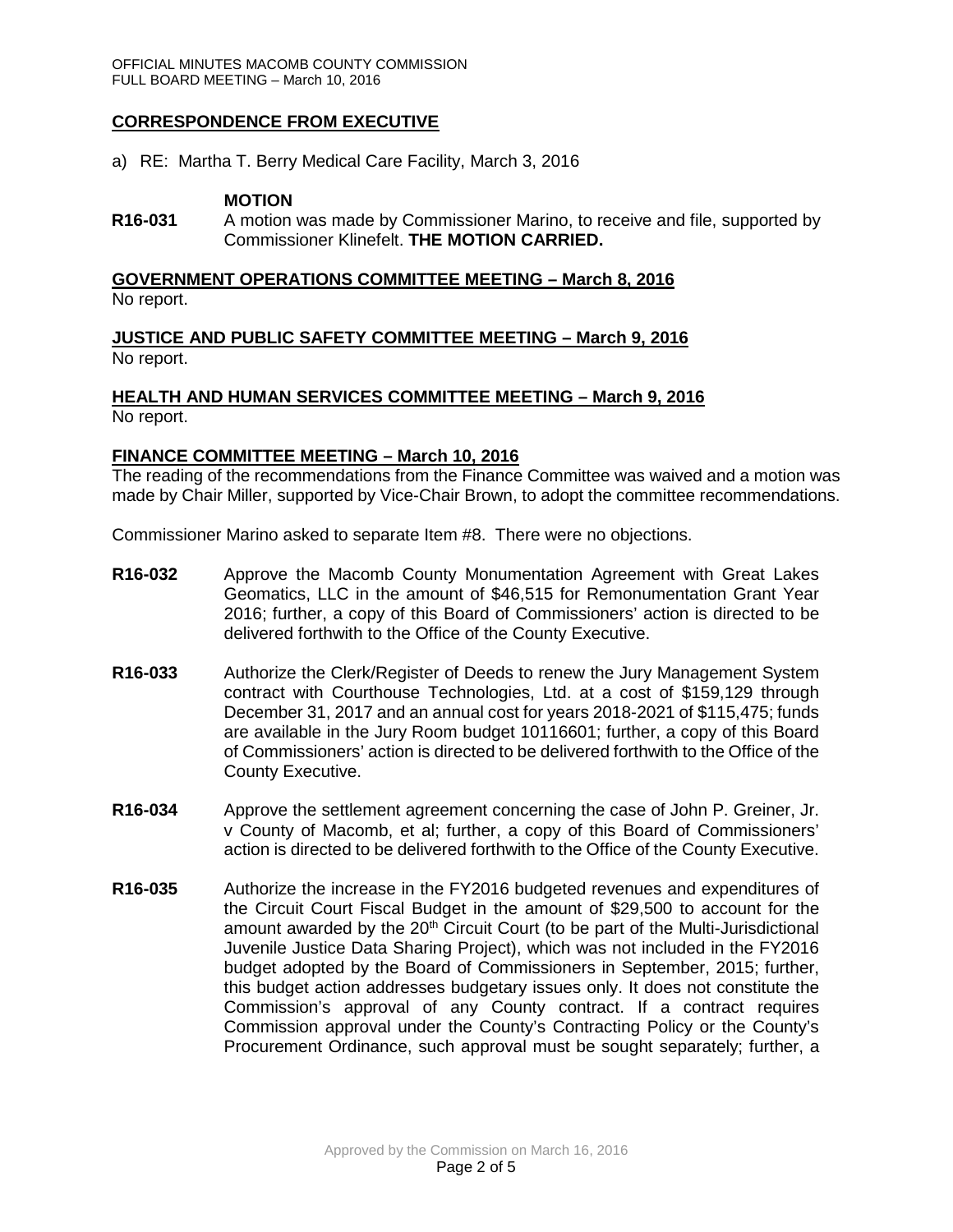copy of this Board of Commissioners' action is directed to be delivered forthwith to the Office of the County Executive.

- **R16-036** Approve a budget amendment in the amount of \$202,000, including a 5 year warranty, for the purchase of RadPro Securpass Whole body Security Scanning System from a sole source vendor. The budget amendment would increase Capital Outlay in the Sheriff Department and increase Utilization of Fund Balance; further, this budget action addresses budgetary issues only. It does not constitute the Commission's approval of any County contract. If a contract requires Commission approval under the County's Contracting Policy or the County's Procurement Ordinance, such approval must be sought separately; further, a copy of this Board of Commissioners' action is directed to be delivered forthwith to the Office of the County Executive.
- **R16-037** Approve the FY 2016 budget amendment request from Emergency Management & Communications resulting in a net increase of \$4,774,832.00 in the calendar year Emergency Management Grant Fund (Fund 350); further, this budget action addresses budgetary issues only. It does not constitute the Commission's approval of any County contract. If a contract requires Commission approval under the County's Contracting Policy or the County's Procurement Ordinance, such approval must be sought separately; further, a copy of this Board of Commissioners' action is directed to be delivered forthwith to the Office of the County Executive.
- **R16-038** Approve the FY 2015 Homeland Security Grant Program (HSGP) lnterlocal Funding Agreement template for use with the City of Detroit, Monroe County, Oakland County, St. Clair County, Washtenaw County and Wayne County; further, a copy of this Board of Commissioners' action is directed to be delivered forthwith to the Office of the County Executive.
- **R16-039** Approve the agreement between the National Guard Bureau and the County of Macomb for the construction of a roundabout at the Selfridge ANGB entrance on Jefferson Avenue/William P. Rosso; further, a copy of this Board of Commissioners' action is directed to be delivered forthwith to the Office of the County Executive.
- **R16-040** Approve the agreement between MDOT and the County of Macomb for the removal and replacement of the Chapman Road Bridge over Deer Creek in Macomb Township; further, a copy of this Board of Commissioners' action is directed to be delivered forthwith to the Office of the County Executive.
- **R16-041** Approve the agreement between MDOT and the County of Macomb for the removal and replacement of the 32 Mile Road Bridge over North branch Clinton River, Armada Township; further, a copy of this Board of Commissioners' action is directed to be delivered forthwith to the Office of the County Executive.

## **THE MOTION CARRIED.**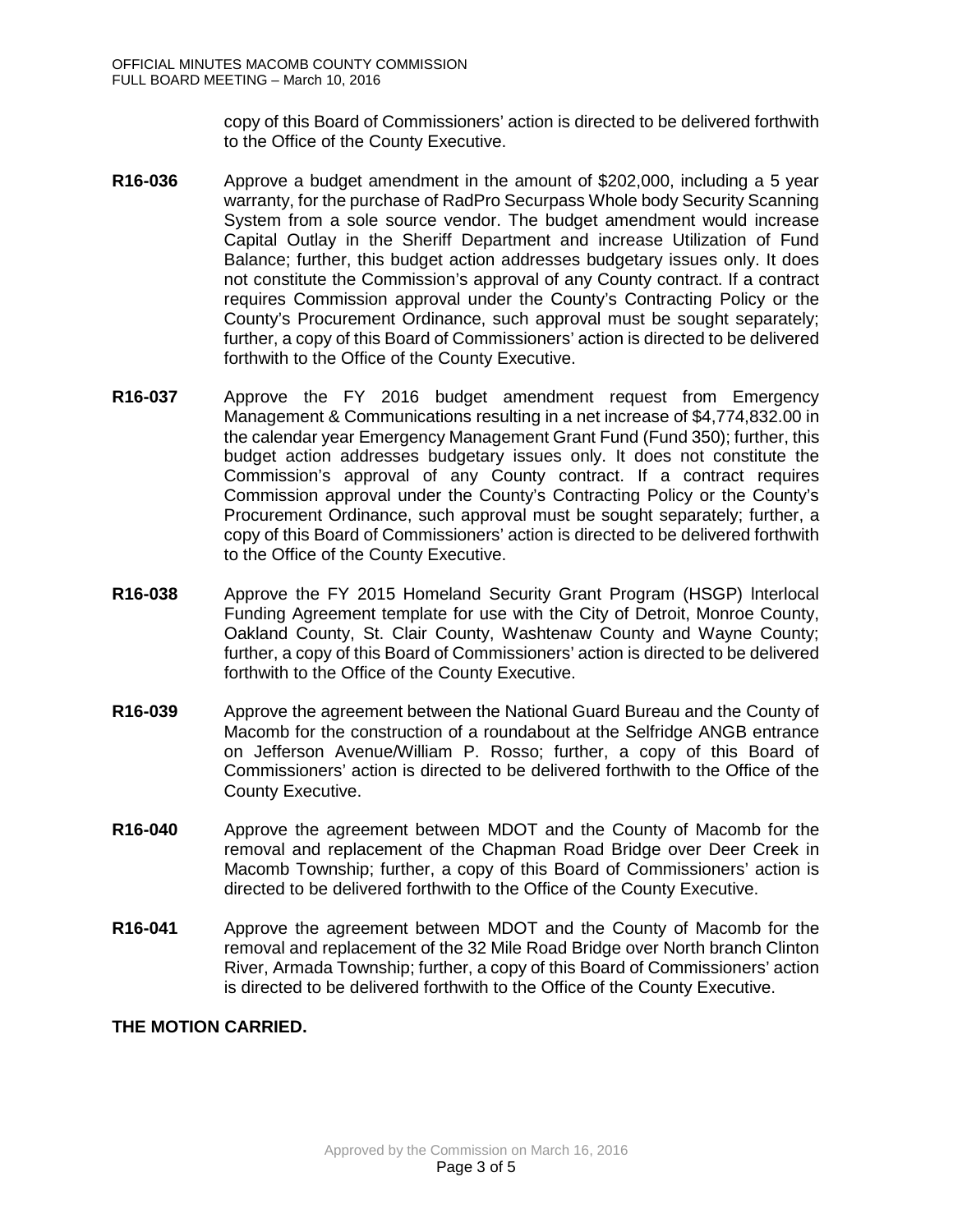## **SEPARATED MOTION**

**R16-042** Authorize a budget amendment in the amount of \$74,040 in the Animal Control Division to fund the addition of one (1) Animal Control Officer position. The proposed amendment would increase revenues as follows: Charges for Services revenue by \$43,000 and Utilization of Fund Balance by \$31,040 and would increase expenditures across various salary and fringe benefit accounts by \$7 4,040; further, this budget action addresses budgetary issues only. It does not constitute the Commission's approval of any County contract. If a contract requires Commission approval under the County's Contracting Policy or the County's Procurement Ordinance, such approval must be sought separately; further, a copy of this Board of Commissioners' action is directed to be delivered forthwith to the Office of the County Executive. (Record Sabatini and Vosburg voted "NO" in Committee).

**THE MOTION CARRIED.** Record Marino, Vosburg and Sabatini NO votes.

#### **RESOLUTIONS**

#### **MOTION**

A motion was made by Commissioner Miller, to adopt the following Resolution, supported by Commissioner Sabatini.

**R16-043** Advocating Macomb County Criminal Justice Stakeholders to Consider (attached) Best Practices in Reducing Recidivism Rates Among Macomb County's Offending Population (offered by Miller; include all commissioners; recommended by Justice and Public Safety Committee on 3-9-16)

#### **THE MOTION CARRIED.**

#### **MOTION**

A motion was made by Commissioner Miller, to adopt the following Resolution, supported by Commissioner Marino.

**R16-044** Supporting Insurance Waiver bonuses for County Employed Married Couples (offered by Miller; recommended by Finance Committee on 3-10-16; Record Carabelli, Sabatini and Vosburg "NO" votes).

**THE MOTION CARRIED.** (Record Sabatini, Carabelli & Vosburg NO votes)

#### **NEW BUSINESS**

Chair Flynn spoke regarding construction and moving up the Board construction schedule. Chair Flynn also spoke regarding Courtney leaving and the new position being posted. Next week's Full Board has been moved to Wednesday.

#### **PUBLIC PARTICIPATION**

None